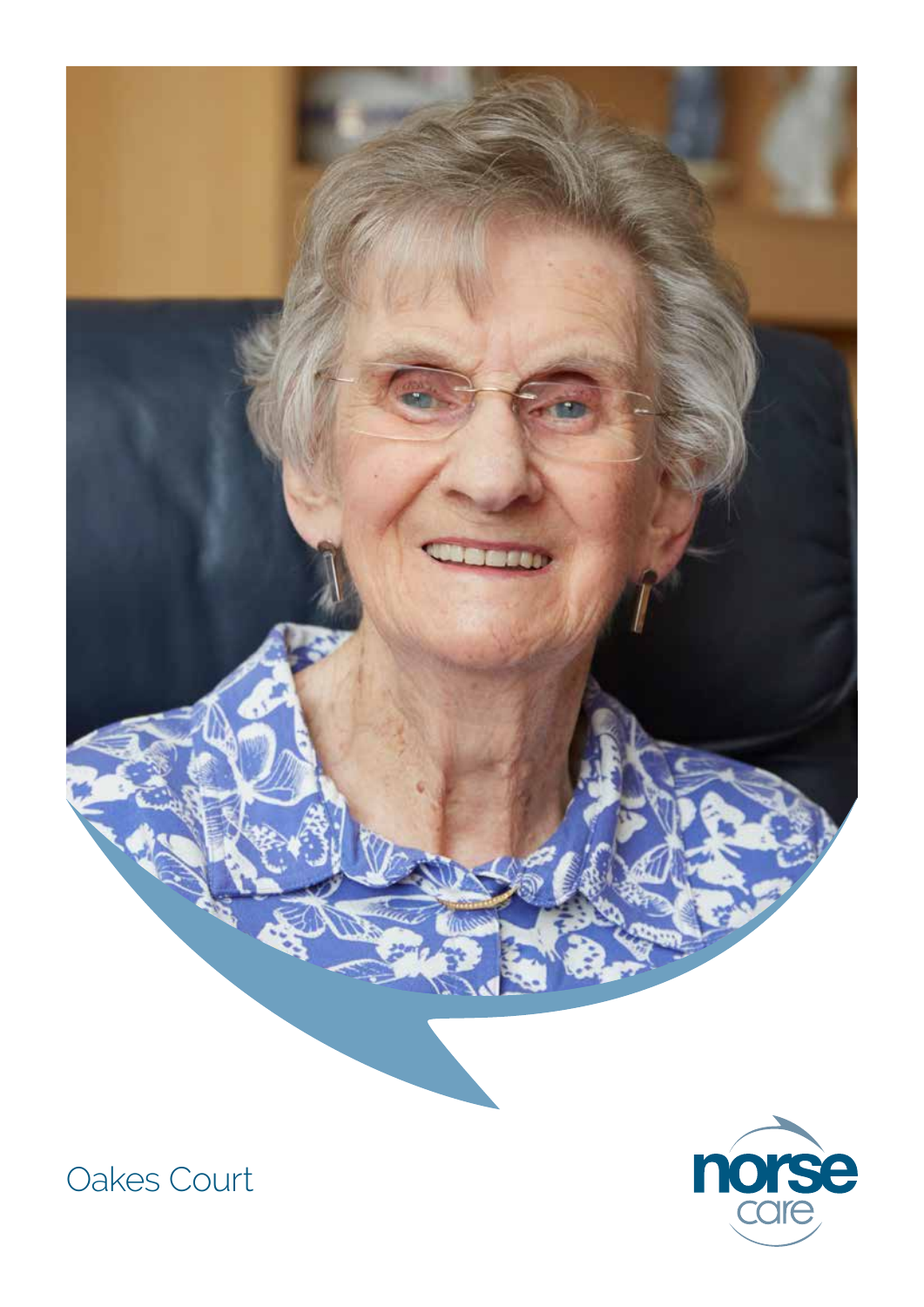# Welcome to Oakes Court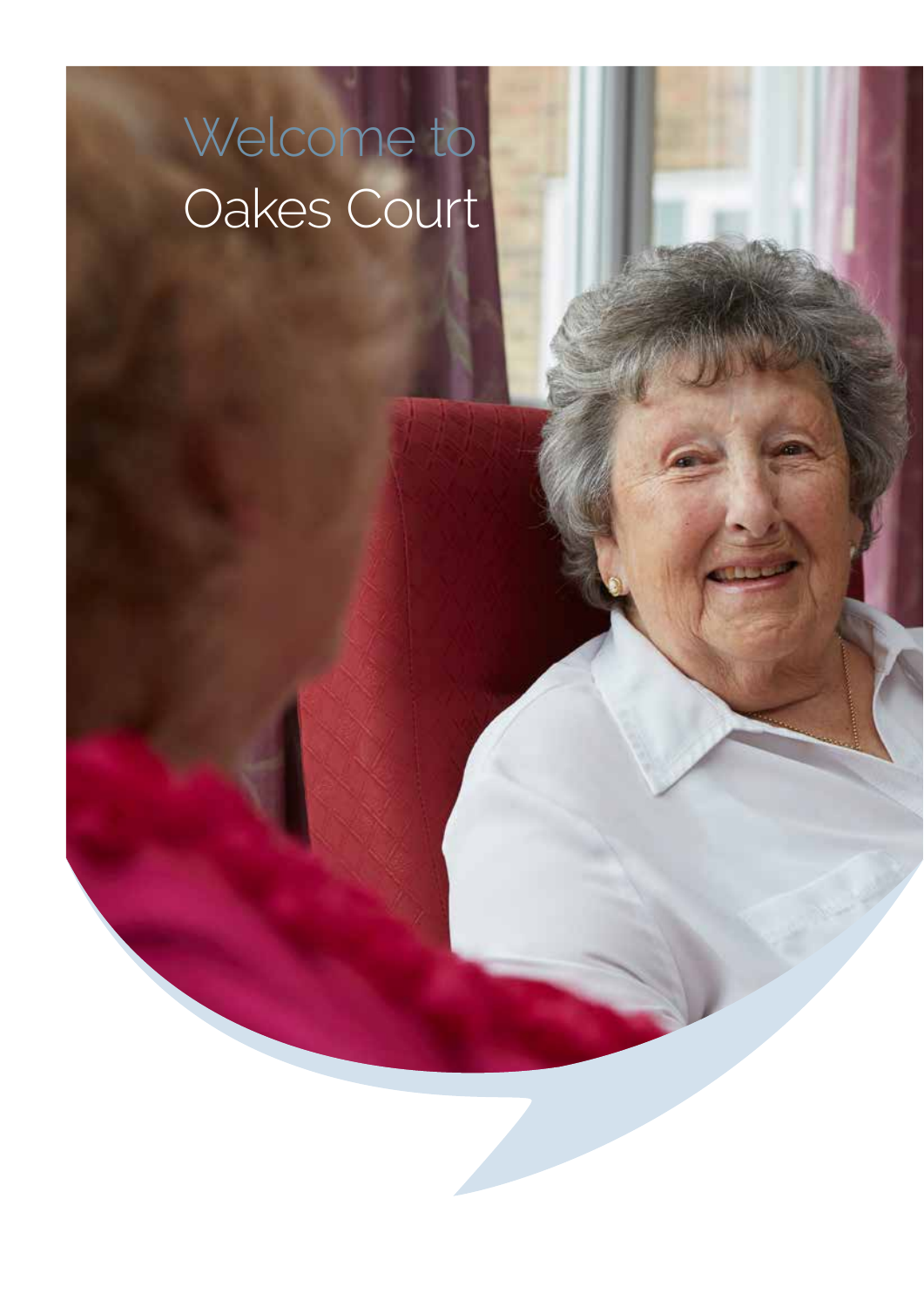

#### **More information**

You are welcome to visit us and meet other tenants already living here – just call and fix a date and time. **Telephone 01366 386574.**

Oakes Court is a Housing with Care scheme, home to 40 housing flats, which all have twenty-four hour access to care. Each attractive, self-contained flat is easy to manage. The flats comprise a kitchen area, sitting room, bathroom and bedroom. You will also find an emergency call system, fire alarm system, TV and telephone sockets in every flat.

Oakes Court enjoys a good location on the edge of Downham Market, close to range of amenities.

#### **Inside your new home**

You will be able to fully furnish your flat. This gives you the opportunity to put your own personal touches to your new home.

## **Other facilities**

Within Oakes Court there are lounge areas, where you can meet with other tenants, get involved with activities or simply relax in peace and quiet. We also have regular visits from the hairdresser.

The environment that we create at Oakes Court is hugely important to the tenants and us. We want everyone to be happy, relaxed and ultimately feel like they are at home.

#### **Insuring your home**

It is your responsibility to insure the contents of your new home. We can help you with this process if you need guidance and assistance.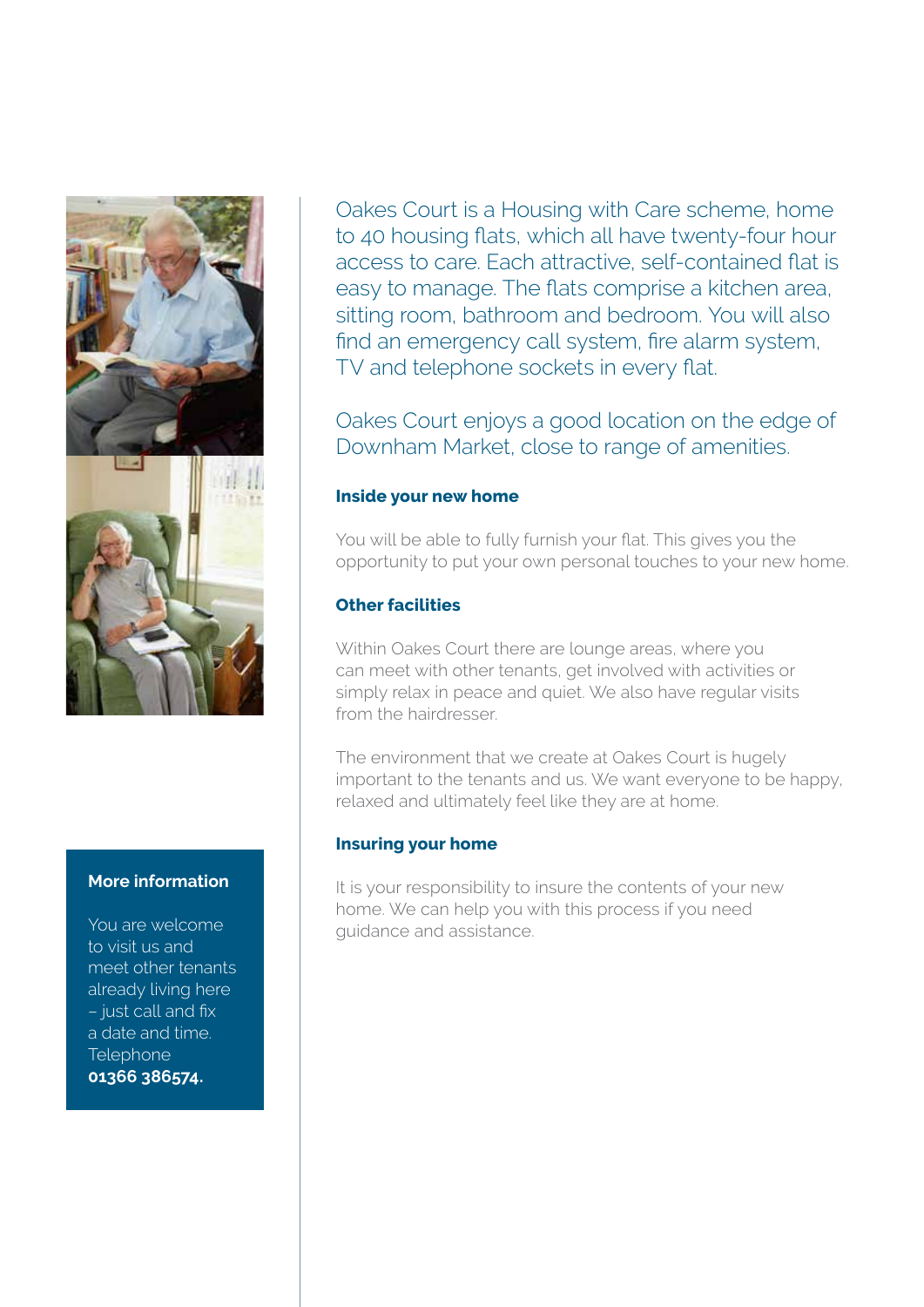# Your health and personal care



#### **Care Plan**

Once you become a tenant at Oakes Court, a senior member of staff will sit with you to agree your personal care plan.

The care plan is our chance to get to know everything about you, and your needs. This allows us to discover your interests, personality and what method of care works best for you. Family members and friends are also encouraged to take part in agreeing your care plan.

The plan will also include an assessment of any risks and how these need to be managed, details of your health care needs, medication, doctor and any other community therapy services provided.

If your current medical practice covers the area of the scheme you can keep your existing doctor. If not, we can provide you with details of GP surgeries who are happy to attend Oakes Court.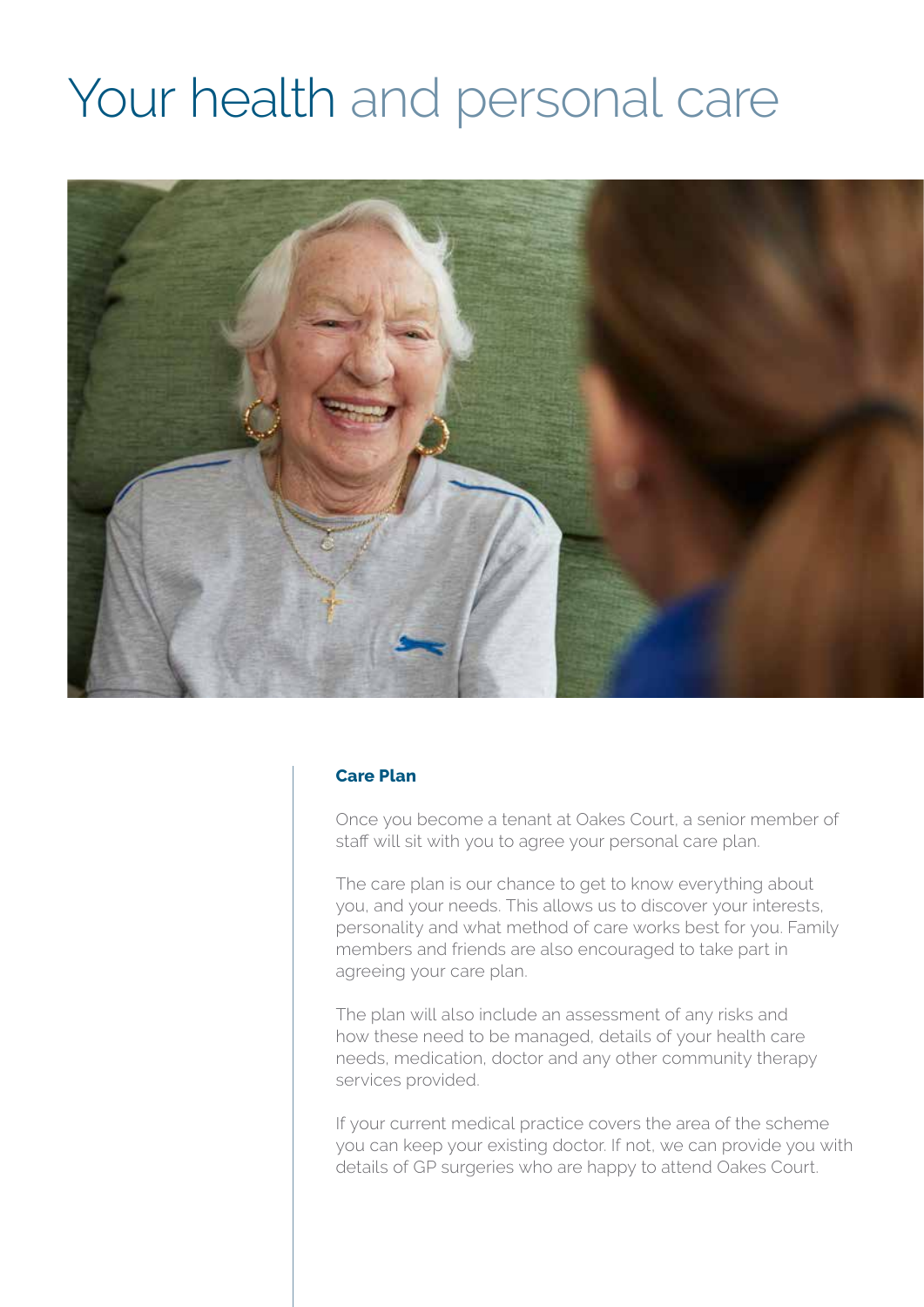

# Quality of service and visiting

#### **You can make a difference**

At Oakes Court we make sure every tenant has the opportunity to get involved in regular meetings. This allows tenants to feel included in the family that is created here, and make a difference to how the scheme is run.

We encourage tenants to discuss issues they are concerned about, and to put forward ideas to enhance their lives, such as food improvements, activities and entertainment.

We also carry out regular audits to get a range of feedback from you and your relatives on the level of care that is delivered.

#### **Visiting**

Family and friends are most welcome to visit at any time. You are more than welcome to invite a relative or friend to join you for a meal in the restaurant, a charge will be made for this, and there are facilities within your flat to cook meals and prepare drinks.

Visitors may also bring in well-behaved pets to visit.

#### **Meals**

Meals are freshly prepared by our catering staff and available to purchase in the restaurant. Special diets are catered for and a varied seasonal menu is offered each day. Tenants are consulted about their preferences when menus are reviewed periodically.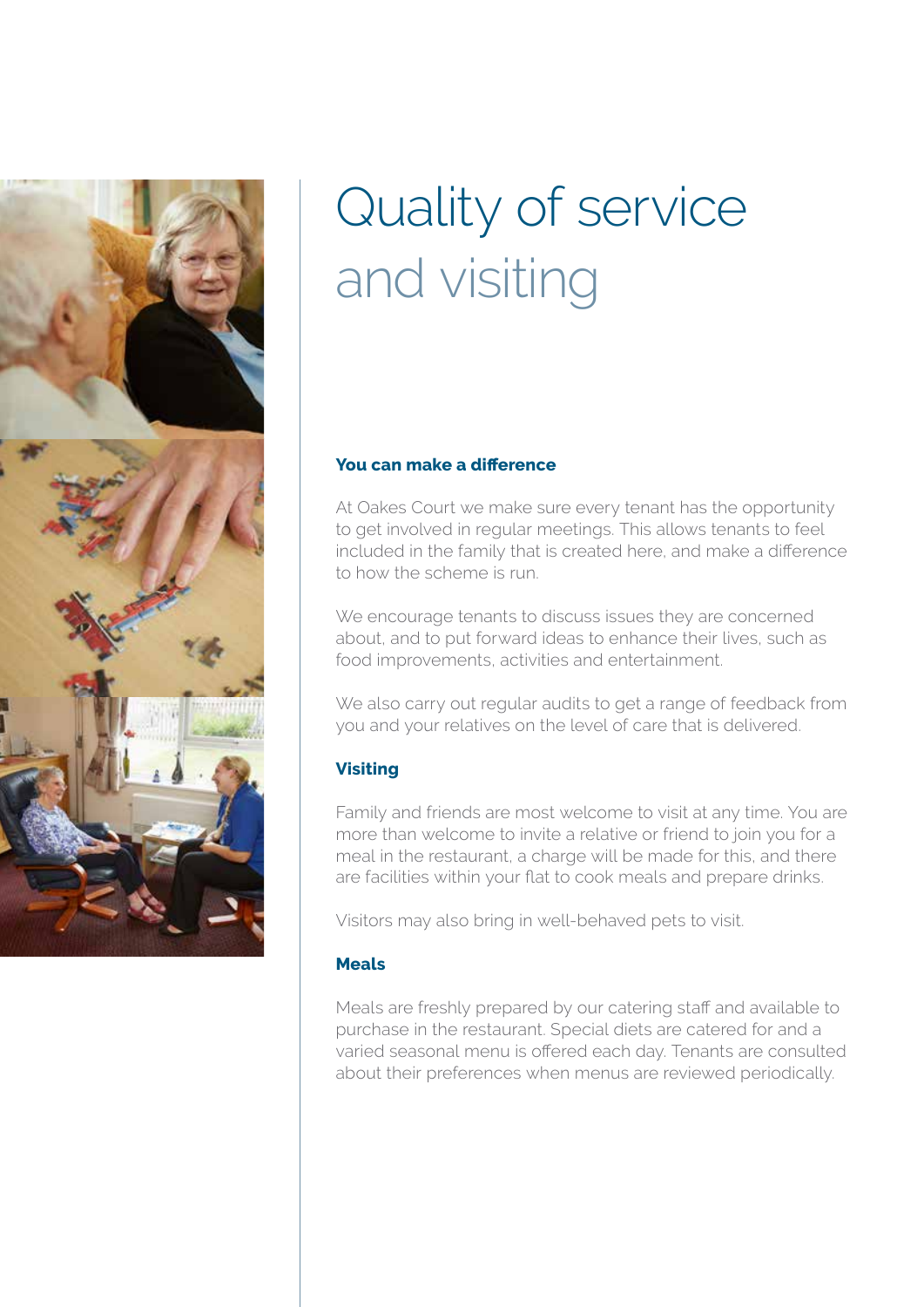# Our aims



#### **Our service aims**

- To provide individualised care, helping you to participate fully in the planning and delivery of your care
- To ensure that we have your dignity at the heart of everything we do
- To keep you safe
- To enable you to exercise choice over your life and to remain as independent as possible
- To continually assess the quality of the service we provide to you
- To embrace new ideas and research that will improve your quality of life
- To ensure our staff are fully trained to provide you with the very best care and support

## **Our staffing**

We are committed to maintaining a high quality, well-trained staff team. Our rigorous recruitment and selection procedures, and our comprehensive induction and staff training packages, ensure that our personnel are best able to help deliver your quality of life at Oakes Court.

### **Obtaining a tenancy**

If you are interested in living in a Housing with Care scheme, you will need to have both a housing need and a social care need. Your housing needs will be assessed by your local district council once you have completed a housing application form. Your social care needs will be assessed by Norfolk County Council Community Services Department. A pre-assessment will then be carried out jointly by a senior member of the scheme and the housing association to ensure we can meet both your care and housing needs. You can contact your local district council using the details on the next page.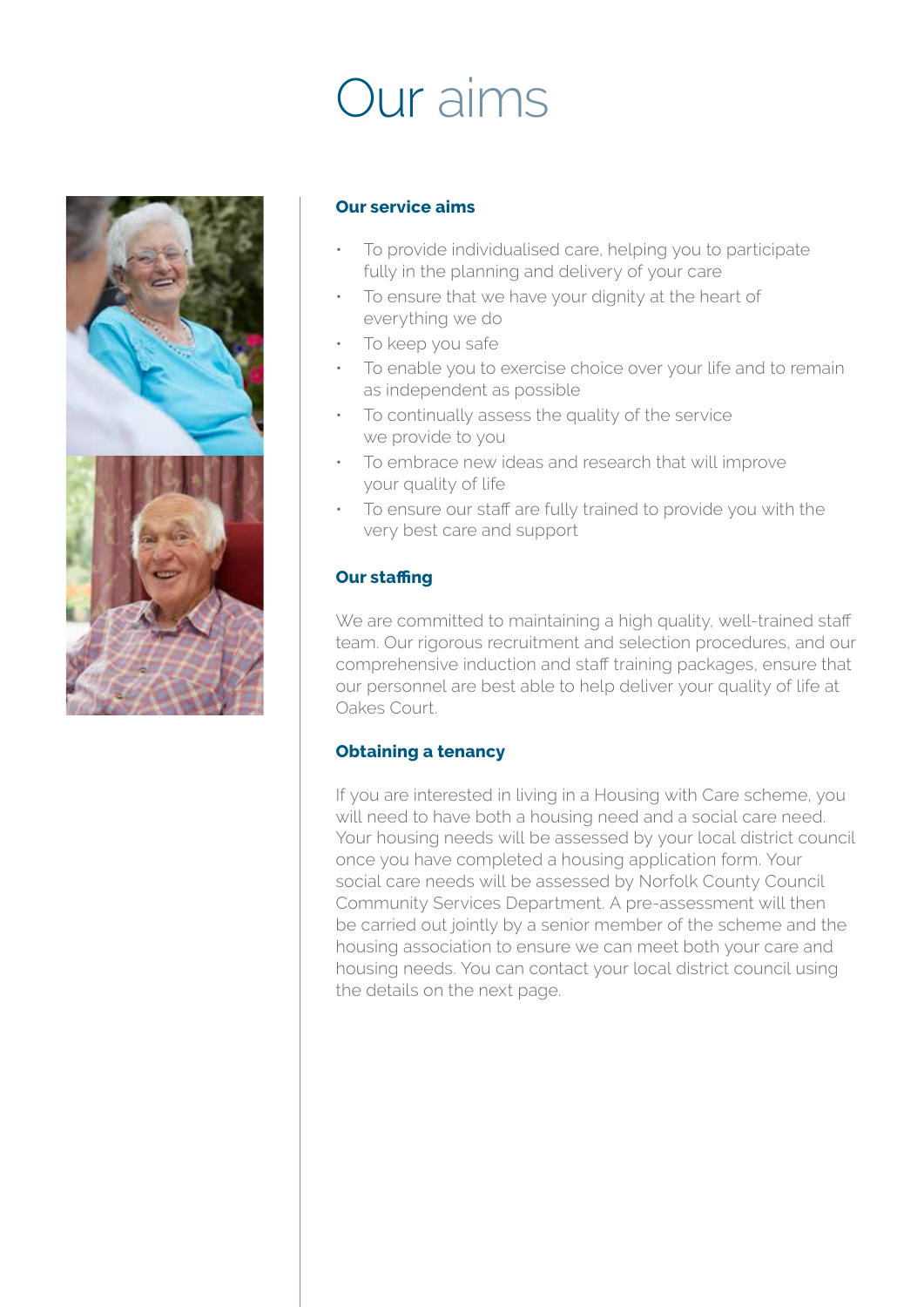# Cost and more information

### **Costs**

Your costs will include:

- Your rent
- A service charge this covers communal facilities
- Electricity bill
- Any meals you choose to purchase from the restaurant
- Council tax the flats are in banding A
- The costs of your care

For more information about charging, please contact Norfolk County Council who will calculate your charge prior to your tenancy commencing.

## **More information**

You are welcome to visit us and meet other tenants already living here.

You can access our latest inspection report from Care Quality Commission: www.cqc.org.uk

Oakes Court is owned by Broadland Housing Association. The care is provided by NorseCare Ltd.

# **Useful contact details**

Norfolk County Council Community Services - 0344 800 8020 Kings Lynn and West Norfolk Council Housing Dept.- 01553 616200 Broadland Housing Association - 0303 303 0003 NorseCare Limited - 01603 894366